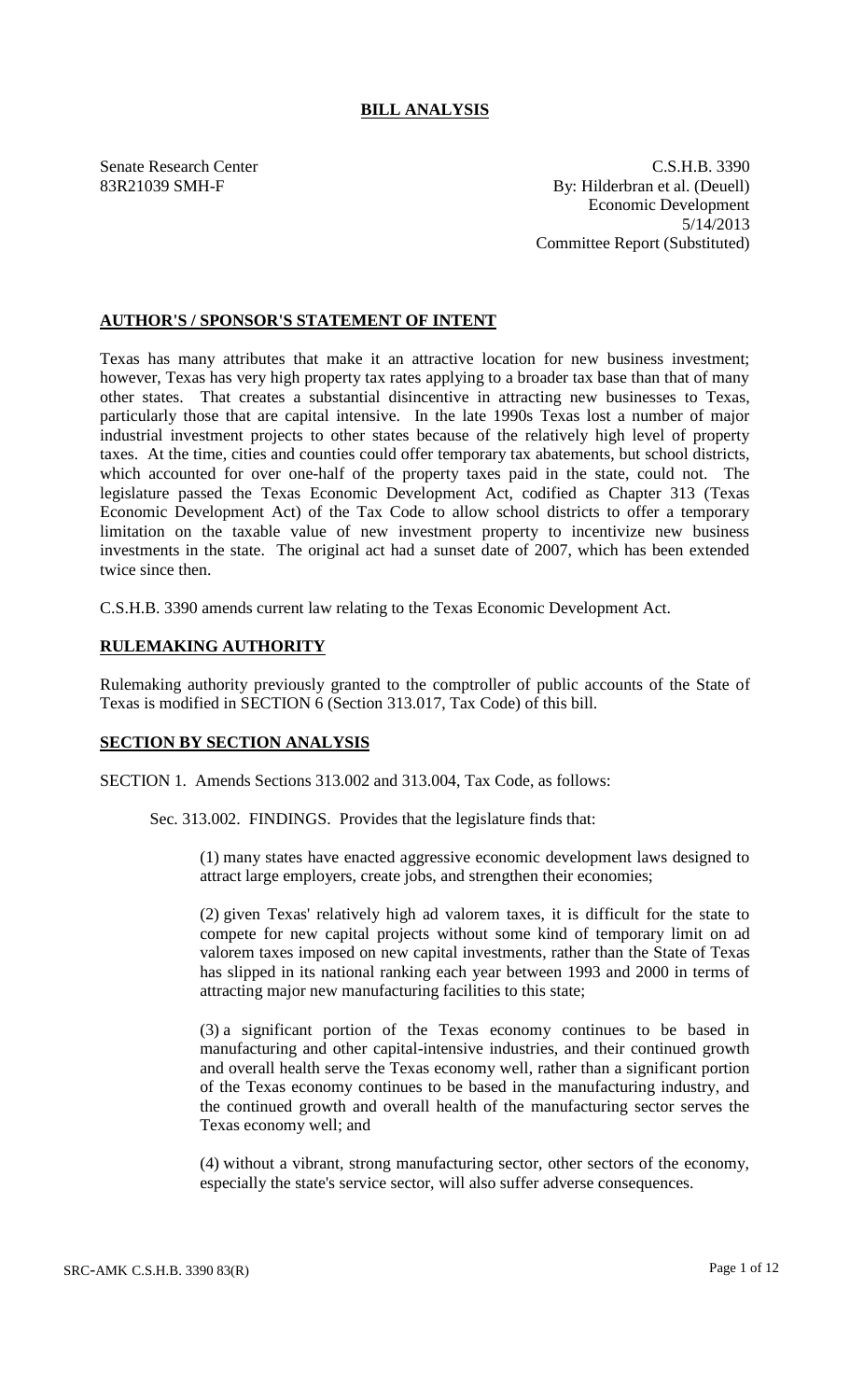Deletes existing text providing that the legislature finds that the current property tax system of this state does not favor capital-intensive businesses such as manufacturers.

Sec. 313.004. LEGISLATIVE INTENT. Provides that it is the intent of the legislature in enacting this chapter (Texas Economic Development Act) that:

- (1) Makes no change to this subdivision;
- (2) this chapter should not be construed or interpreted to allow:

(A)-(B) Makes no change to these paragraphs; or

(C) an entity not subject to the franchise tax imposed by Chapter 171 (Franchise Tax) because of its form of business to receive an ad valorem tax benefit or financial benefit provided by this chapter, rather than a sole proprietorship, partnership, or limited liability partnership to receive an ad valorem tax benefit or financial benefit provided by this chapter; and

(3) in implementing this chapter, school districts should:

(A) Makes no change to this paragraph; and

(B) approve only those applications for an ad valorem tax benefit or financial benefit provided by this chapter that enhance the local community, improve the local public education system, create high-paying jobs, and advance the economic development goals of this state as identified by the Texas Strategic Economic Development Planning Commission or its successor.

SECTION 2. Transfers Section 313.021, Tax Code, to Subchapter A, Chapter 313, Tax Code, redesignates it as Section 313.0045, Tax Code, and amends it to redefine "qualified investment," "qualifying job," "qualifying time period," and "county average weekly wage for manufacturing jobs" and define "Texas priority project."

SECTION 3. Amends Section 313.006(a), Tax Code, to redefine "impact fee" in this section.

SECTION 4. Amends Section 313.007, Tax Code, to provide that Subchapters A-1, B (Limitation on Appraised Value of Certain Property Used to Create Jobs), and C (Limitation on Appraised Value of Property in Certain Rural School Districts) expire December 31, 2010, rather than to provide that Subchapter B, C, and D (School Tax Credits) expire December 31, 2014.

SECTION 5. Amends Chapter 313, Tax Code, by adding Subchapter A-1, and adds a heading to that subchapter, as follows:

#### SUBCHAPTER A-1. ELIGIBILITY, APPLICATION, AND REPORTING

SECTION 6. Transfers Sections 313.024, 313.025, 313.026, 313.0265, 313.027, 313.0275, 313.028, 313.030, 313.031, and 313.032, Tax Code, to Subchapter A-1, Chapter 313, Tax Code, as added by this Act, redesignates them as Sections 313.011, 313.012, 313.013, 313.0135, 313.014, 313.0145, 313.015, 313.016, 313.017, and 313.018, Tax Code, and amends them as follows:

Sec. 313.011. ELIGIBLE PROPERTY. Redesignates existing Section 313.024 as Section 313.011. (a) Provides that this chapter applies, rather than providing that this subchapter and Subchapters C and D apply, only to property owned by an entity to which Chapter 171 applies.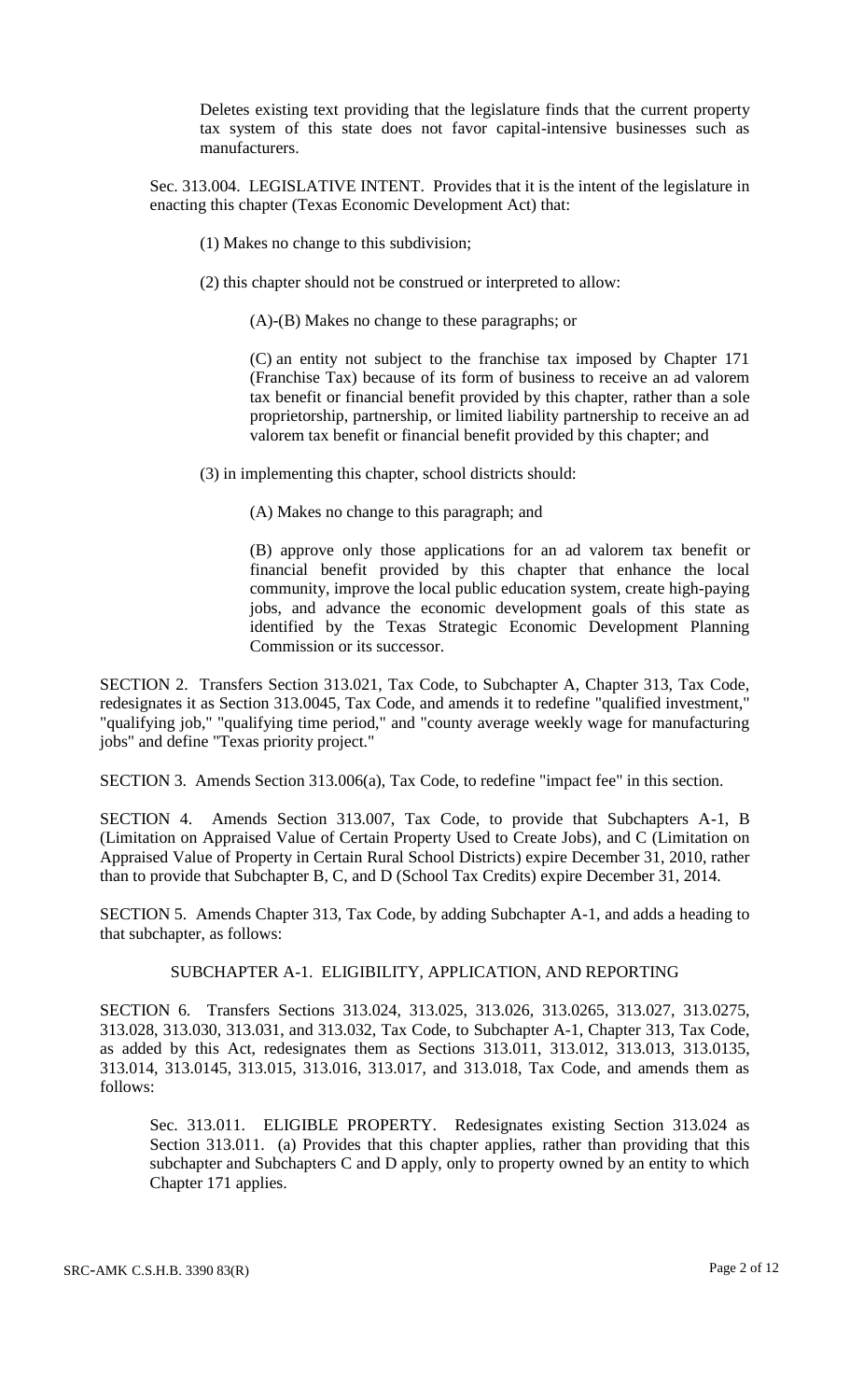(b) Requires the entity, to be eligible for a limitation on appraised value under this chapter, rather than under this subchapter, to use the property in connection with certain projects, including a Texas priority project.

(c) Provides that, for purposes of determining an applicant's eligibility for a limitation under this chapter, among other criteria, the land on which a building or component of a building described by Section 313.0045(a)(1)(E) (relating to defining "qualified investment" as tangible personal property that is first placed in service in this state during the applicable qualifying time period, without regard to whether the property is affixed to or incorporated into real property, and that is used in connection with operating a certain advanced clean energy project), rather than Section 313.021(1)(E) (relating to defining "qualified investment" as tangible personal property that is first placed in service in this state during the applicable qualifying time period that begins on or after January 1, 2010, without regard to whether the property is affixed to or incorporated into real property, and that is used in connection with operating a certain advanced clean energy project), is located is not considered a qualified investment. Makes conforming changes.

(d) Requires that at least 80 percent of all the new jobs created by the property owner be qualifying jobs to be eligible for a limitation on appraised value under this chapter, rather than requiring that at least 80 percent of all the new jobs created by the property owner be qualifying jobs as defined by Section 313.021(3) (defining "qualifying job") to be eligible for a limitation on appraised value under this subchapter.

(e) Defines "manufacturing," "renewable energy electric generation," "integrated gasification combined cycle technology," "nuclear electric power generation," "research and development," and "computer center" in this section.

Sec. 313.012. APPLICATION; ACTION ON APPLICATION. Redesignates existing Section 313.025 as Section 313.012. (a) Authorizes the owner or lessee of, or the holder of another possessory interest in, any qualified property, rather than any qualified property described by Section 313.021(2)(A) (relating to defining "qualified property" as certain land), (B) (relating to defining "qualified property" as certain new buildings or other new improvements), or (C) (relating to defining "qualified property as certain tangible personal property), to apply to the governing body of the school district in which the property is located for a limitation on the appraised value for school district maintenance and operations ad valorem tax purposes of the person's qualified property. Requires that an application be made on the form prescribed by the comptroller of public accounts of the State of Texas (comptroller) and include the information required by the comptroller, and requires that it be accompanied by the application fee established by the governing body of the school district, information sufficient to show that the real and personal property identified in the application as qualified property meets the applicable criteria established by Section  $313.0045(a)(2)$  (defining "qualified property"), rather than Section 313.021(2) (defining "qualified property"), and information relating to each applicable criterion listed in Section 313.013, rather than Section 313.026.

(a-1) Provides that this subsection does not require the comptroller to post information that is confidential under Section 313.015, rather than under Section 313.028.

(b) Makes no change to this subsection.

(b-1) Requires TEA to determine the effect that the applicant's proposal will have on the number or size of the school district's instructional facilities, as required to be included in the economic impact evaluation by Section 313.013(a)(11), rather than Section  $313.026(a)(9)$ , and to submit a written report containing TEA's determination to the comptroller.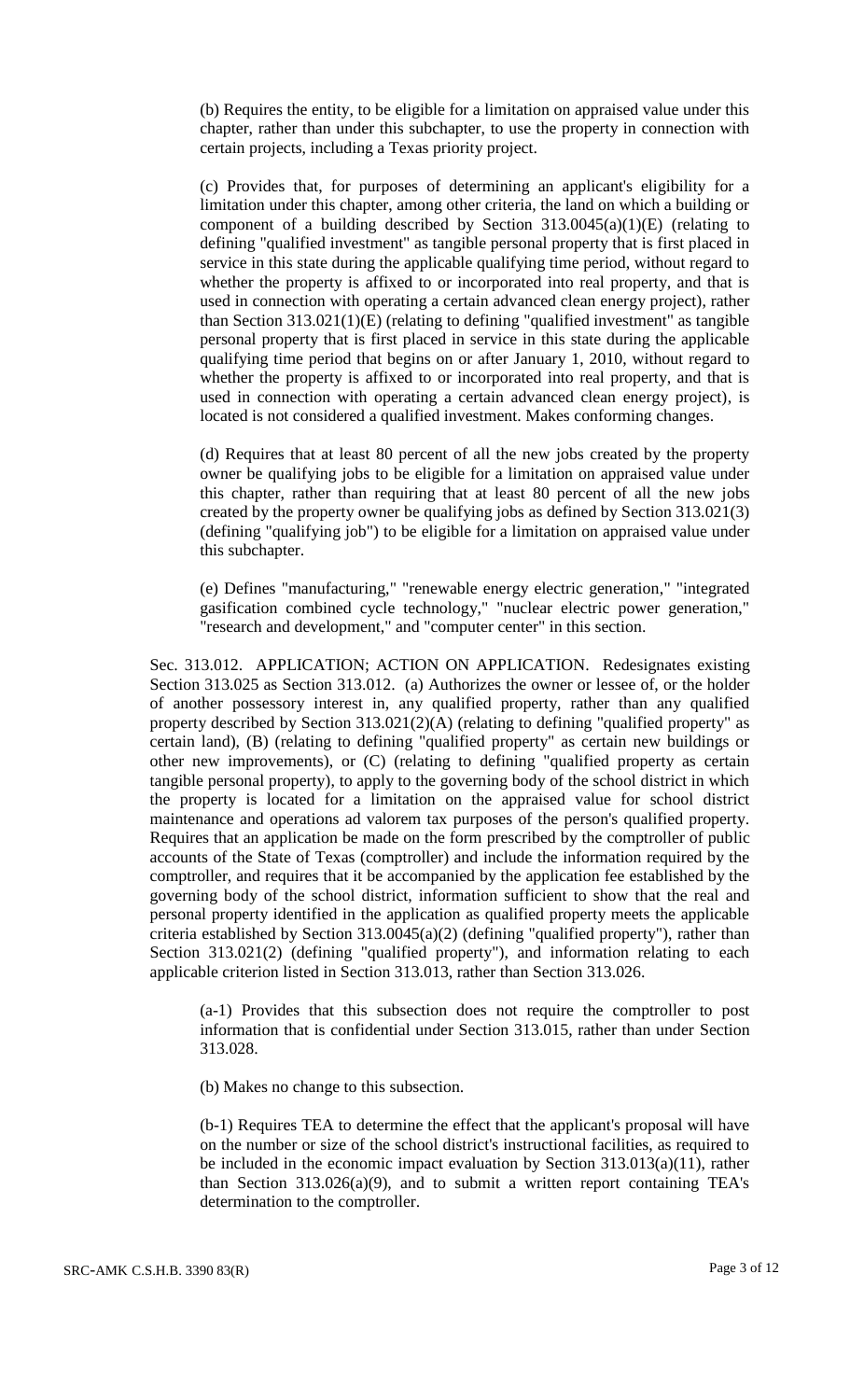(c) Entitles the governing body of the school district, in determining whether to grant an application, to request and receive assistance from certain entities, including the Texas Economic Development and Tourism Office, rather than the Texas Department of Economic Development.

(d) Authorizes the comptroller to recommend to the governing body of the school district that the application be approved only if the comptroller determines that the limitation on appraised value is a significant consideration by the applicant in determining whether to invest capital and construct the project in this state.

- (d-1) Makes no change to this subsection.
- (e) Makes conforming changes.
- (f) Makes no change to this subsection.

(f-1) Authorizes the governing body of a school district, notwithstanding any other provision of this chapter to the contrary, including Section 313.003(2) or 313.004(3)(A) (relating to providing that the intent of the legislature in enacting this chapter includes, in implementing this chapter, school district should strictly interpret the criteria and selection guidelines provided by this chapter) or (B)(iii) (relating to providing that the intent of the legislature in enacting this chapter includes approving only those applications for an ad valorem tax benefit or financial benefit provided by this chapter that creates high-paying jobs), to waive the new jobs creation requirement in Section  $313.0045(a)(2)(A)(iv)(b)$  (relating to defining "qualified property" as land on which, in connection with certain buildings or new improvements, the owner or lessee of, or the holder of another possessory interest in, the land proposes to create at least 25 new jobs), rather than Section  $313.021(2)(A)(iv)(b)$  (relating to defining "qualified property" as land on which, in connection with certain buildings or new improvements, the owner or lessee of, or the holder of another possessory interest in, the land proposes to create at least 25 new jobs), or 313.051(b) and approve an application if the governing body makes a finding that the jobs creation requirement exceeds the industry standard for the number of employees reasonably necessary for the operation of the facility of the property owner that is described in the application.

(g)-(i) Makes conforming changes.

Sec. 313.013. ECONOMIC IMPACT EVALUATION. Redesignates existing Section 313.026 as Section 313.013. (a) Requires that the economic impact evaluation of the application include the following:

- (1) the recommendations of the comptroller;
- (2) the name of the school district;
- (3) the name of the applicant;
- (4) a description of the general nature of the applicant's investment;
- (5) the amount of the applicant's intended investment;

(6) the number of qualifying, construction, and operations jobs to be created by the applicant;

(7) the wages, salaries, and benefits to be offered by the applicant to qualifying, construction, and operations job holders;

(8) the ability of the applicant to locate or relocate in another state or another region of this state;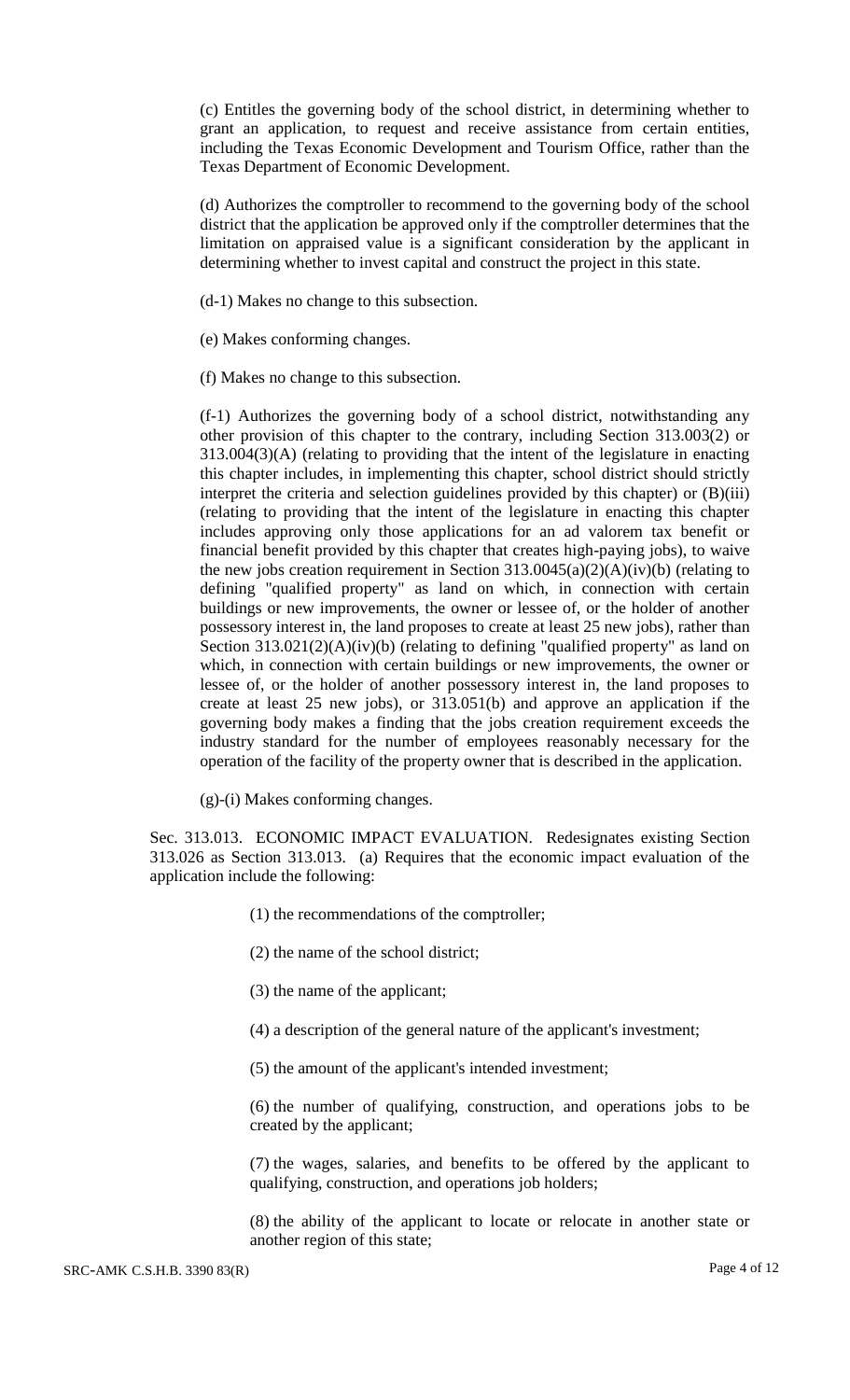(9) the fiscal impact the project will have on this state and individual local units of government, including:

> (A) tax and other revenue gains, direct and otherwise, that would be realized during the construction and operation of the facility, including the limitation period and a period of time after the limitation period considered appropriate by the comptroller; and

> (B) economic effects of the project, including the impact on jobs and income, direct and otherwise, during the construction and operation of the facility, including the limitation period and a period of time after the limitation period considered appropriate by the comptroller;

(10) the economic condition of the region of the state at the time the person's application is being considered;

(11) the effect of the applicant's proposal, if approved, on the number or size of the school district's instructional facilities, as defined by Section 46.001 (Definition), Education Code;

(12) the projected market value of the qualified property of the applicant as determined by the comptroller;

(13) the proposed limitation on appraised value for the qualified property of the applicant;

(14) the projected dollar amount of the taxes that would be imposed on the qualified property, for each year of the agreement, if the property does not receive a limitation on appraised value with assumptions of the projected appreciation or depreciation of the investment and projected tax rates clearly stated;

(15) the projected dollar amount of the taxes that would be imposed on the qualified property, for each tax year of the agreement, if the property receives a limitation on appraised value with assumptions of the projected appreciation or depreciation of the investment clearly stated;

(16) the projected effect on the Foundation School Program of payments to the district for each year of the agreement; and

(17) the total amount of taxes projected to be lost or gained by the district over the life of the agreement computed by subtracting the projected taxes stated in Subdivision (15) from the projected taxes stated in Subdivision  $(14)$ .

Deletes existing text requiring that the economic impact evaluation of the application include certain information, including the general nature of the applicant's investment; the relationship between the applicant's industry and the types of qualifying jobs to be created by the applicant to the long-term economic growth plans of this state as described in the strategic plan for economic development submitted by the Texas Strategic Economic Development Planning Commission under Section 481.033 [expired], Government Code, as that section existed before February 1, 1999; the relative level of the applicant's investment per qualifying job to be created by the applicant; the number of qualifying jobs to be created by the applicant; the wages, salaries, and benefits to be offered by the applicant to qualifying job holders; the impact the project will have on this state and individual local units of government, including tax and other revenue gains, direct or indirect, that would be realized during the qualifying time period, the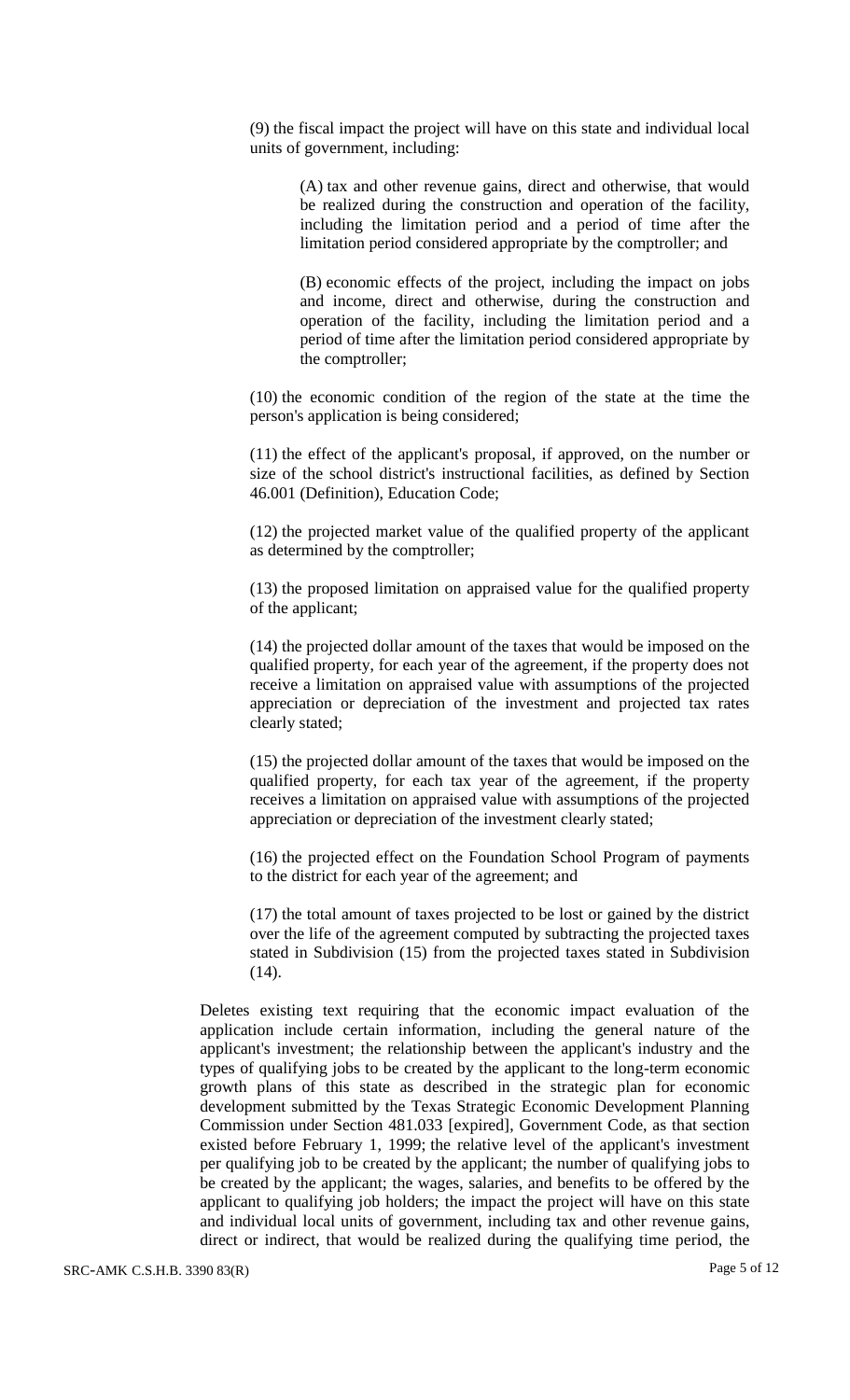limitation period, and a period of time after the limitation period considered appropriate by the comptroller, and economic effects of the project, including the impact on jobs and income, during the qualifying time period, the limitation period, and a period of time after the limitation period considered appropriate by the comptroller; the number of new facilities built or expanded in the region during the two years preceding the date of the application that were eligible to apply for a limitation on appraised value under this subchapter; and the projected future tax credits if the applicant also applies for school tax credits under Section 313.103; and the total amount of taxes projected to be lost or gained by the district over the life of the agreement computed by subtracting the projected taxes stated in Subdivision (17) from the projected taxes stated in Subdivision (16). Makes nonsubstantive and conforming changes.

(b) Requires the comptroller's recommendations to be based on the criteria listed in Subsection (a), rather than Subsections  $(a)(5)-(20)$  (relating to certain information the economic impact evaluation of the application is required to include), and on any other information available to the comptroller, including information provided by the governing body of the school district under Section 313.012(b) (relating to providing that the governing body of a school district is not required to consider a certain application for a limitation on appraised value). Makes a conforming change.

Sec. 313.0135. DISCLOSURE OF APPRAISED VALUE LIMITATION INFORMATION. Redesignates existing Section 313.0265 as Section 313.0135. (a) Makes no change to this subsection.

(b) Requires the comptroller to designate each application requesting a limitation on appraised value and the economic impact evaluation made in connection with the application as substantive. Deletes existing text requiring the comptroller to designate each application requesting school tax credits under Section 313.103 as substantive.

(c) Makes no change to this subsection.

Sec. 313.014. LIMITATION ON APPRAISED VALUE; AGREEMENT. Redesignates existing Section 313.027 as Section as 313.014. (a) Prohibits the appraised value for school district maintenance and operations ad valorem tax purposes of the person's qualified property as described in the agreement between the person and the district entered into under this section in the school district, if the person's application is approved by the governing body of the school district, from exceeding the lesser of:

(1) the market value of the property; or

(2) the amount agreed to by the governing body of the school district under Subchapter B or C, as applicable.

Deletes existing text prohibiting the appraised value for school district maintenance and operations ad valorem tax purposes of the person's qualified property as described in the agreement between the person and the district entered into under this section in the school district, if the person's application is approved by the governing body of the school district, for each of the first eight tax years that begin after the applicable qualifying time period, from exceeding the lesser of the market value of the property; or subject to Subsection (b), the amount agreed to by the governing body of the school district.

(b) Requires that the agreement:

(1) provide that the limitation under Subsection (a) applies for a period of 10 years; and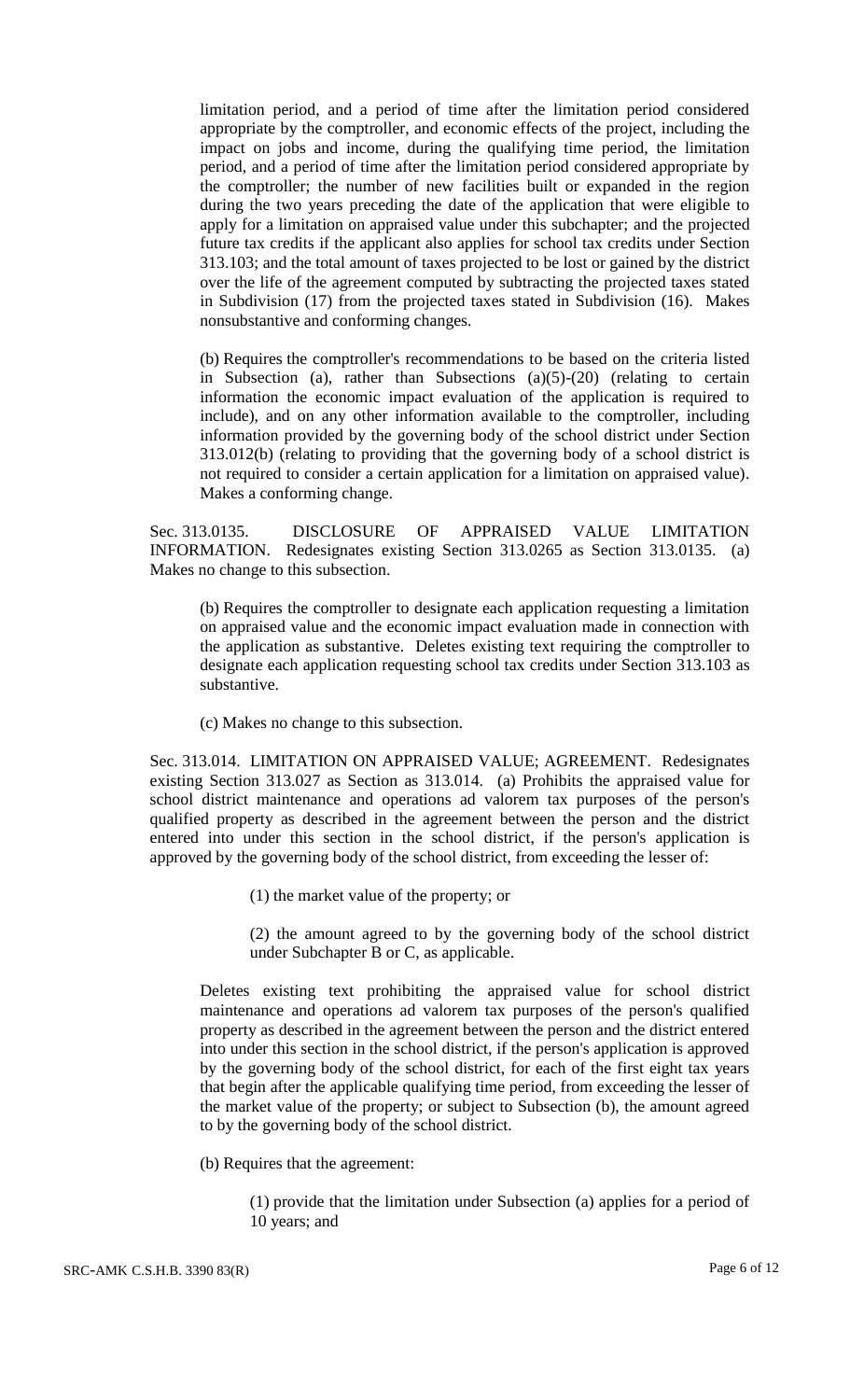(2) specify the beginning date of the limitation, which must be January 1 of the first tax year that begins after the application date, the qualifying time period, or the date commercial operations begin at the site of the project.

Deletes existing text requiring that the amount agreed to by the governing body of a school district under Subsection (a)(2) be an amount in accordance with a certain table, according to the category provided in a certain table established by Section 313.022 (Applicability; Categorization of School Districts) to which the school district belongs.

(c) Provides that the limitation amounts prescribed under Subchapter B or C, as applicable, rather than the limitation amounts listed in Subsection (b), are minimum amounts.

(d) Requires the governing body of the school district and the property owner to enter into a written agreement for the implementation of the limitation on appraised value under this chapter, rather than under this subchapter, on the owner's qualified property.

- (e) Makes conforming changes.
- (f) Provides that, in addition, the agreement:
	- (1) Makes conforming changes;
	- (2) Makes no change to this subdivision;

(3) is required to require the property owner to maintain a viable presence in the school district for at least five years, rather than for at least three years, after the date the limitation on appraised value of the owner's property expires; and

- (4)-(6) Makes no change these subdivisions.
- (g) Makes no change to this subsection.

(h) Prohibits the agreement from providing for the deferral of the date on which the qualifying time period is to commence to a date later than January 1 of the fourth tax year that begins after the date the application is approved except that if the agreement is one of a series of agreements related to the same project, the agreement is authorized to provide for the deferral of the date on which the qualifying time period is to commence to a date not later than January 1 of the sixth tax year that begins after the date the application is approved. Prohibits this subsection from being construed to permit a qualifying time period that has commenced to continue for more than the number of years applicable to the project under Section 313.0045(a)(4) (defining "qualifying time period"), rather than under Section 313.021(4) (defining "qualifying time period").

(i) Prohibits a person and the school district from entering into an agreement under which the person agrees to provide supplemental payments to a school district or any other entity on behalf of a school district in an amount that exceeds an amount equal to \$100 per student per year in average daily attendance, as defined by Section 42.005 (Average Daily Attendance), Education Code, or for a period that exceeds the period beginning with the period described by Section 313.0045(a)(4) and ending December 31 of the third tax year after the date the person's eligibility for a limitation under this chapter expires, rather than or for a period that exceeds the period beginning with the period described by Section 313.021(4) and ending with the period described by Section 313.104(2)(B) of this code. Provides that this limit does not apply to amounts described by Subsection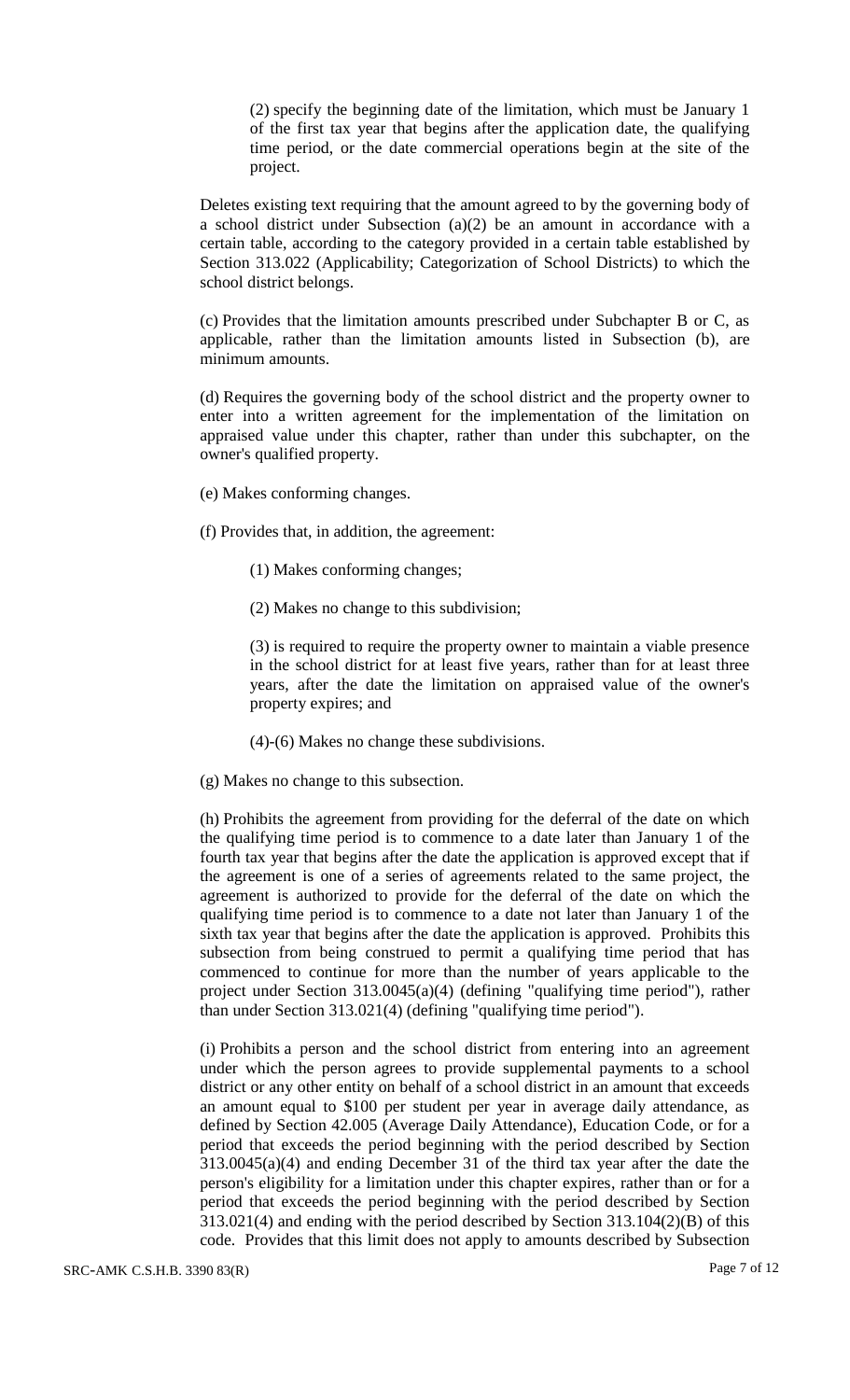$(f)(1)$  or  $(2,$  rather than for a period that exceeds the period beginning with the period described by Section 313.021(4) and ending with the period described by Section 313.104(2)(B) of this code. Provides that this limit does not apply to amounts described by Subsection (f)(1) or (2), rather than by Section (f)(1) or (2) of this section.

(j) Requires that an agreement under this chapter disclose any consideration promised in conjunction with the application and the limitation.

Sec. 313.0145. RECAPTURE OF AD VALOREM TAX REVENUE LOST. Redesignates existing Section 313.0275 as Section 313.0145. (a) Requires a person with whom a school district enters into an agreement under this chapter, notwithstanding any other provision of this chapter to the contrary, to make the minimum amount of qualified investment and create the required number of qualifying jobs during each year of the agreement, rather than requiring a person with whom a school district enters into an agreement under this subchapter, notwithstanding any other provision of this chapter to the contrary, to make the minimum amount of qualified investment during the qualifying time period and create the required number of qualifying jobs during each year of the agreement.

(b)-(c) Makes no change to these subsections.

(d) Authorizes a person with whom a school district enters into an agreement under this chapter, in the event of a casualty loss, to request and authorizes the school district to grant a waiver of the requirements of this section.

Sec. 313.015. CERTAIN BUSINESS INFORMATION CONFIDENTIAL. Redesignates existing Section 313.028 as Section 313.015. Makes conforming changes.

Sec. 313.016. PROPERTY NOT ELIGIBLE FOR TAX ABATEMENT. Redesignates existing Section 313.030 as Section 313.016. Makes conforming changes.

Sec. 313.017. RULES AND FORMS; FEES. Redesignates existing Section 313.031 as Section 313.017. (a) Requires the comptroller to:

> (1) adopt rules and forms necessary for the implementation and administration of this chapter, including rules for determining whether a property owner's property qualifies as a qualified investment under Section 313.0045(a)(1) (defining "qualified investment"), rather than under Section 313.021(1) (defining "qualified investment"); and

> (2) provide without charge one copy of the rules and forms to any school district and to any person who states that the person intends to apply for a limitation on appraised value under this chapter, rather than under this subchapter or a tax credit under Subchapter D.

(b) Makes conforming changes.

Sec. 313.018. REPORT ON COMPLIANCE WITH AGREEMENTS. Redesignates existing Section 313.032 as Section 313.018. (a) Requires the comptroller, before the beginning of each regular session of the legislature, to submit to the lieutenant governor, the speaker of the house of representatives, and each other member of the legislature a report on the agreements entered into under this chapter that includes:

(1) an assessment of the following with regard to the agreements entered into under this chapter, considered in the aggregate:

(A) the total number of jobs created, direct and otherwise, in this state;

(B) the total effect on personal income, direct and otherwise, in this state;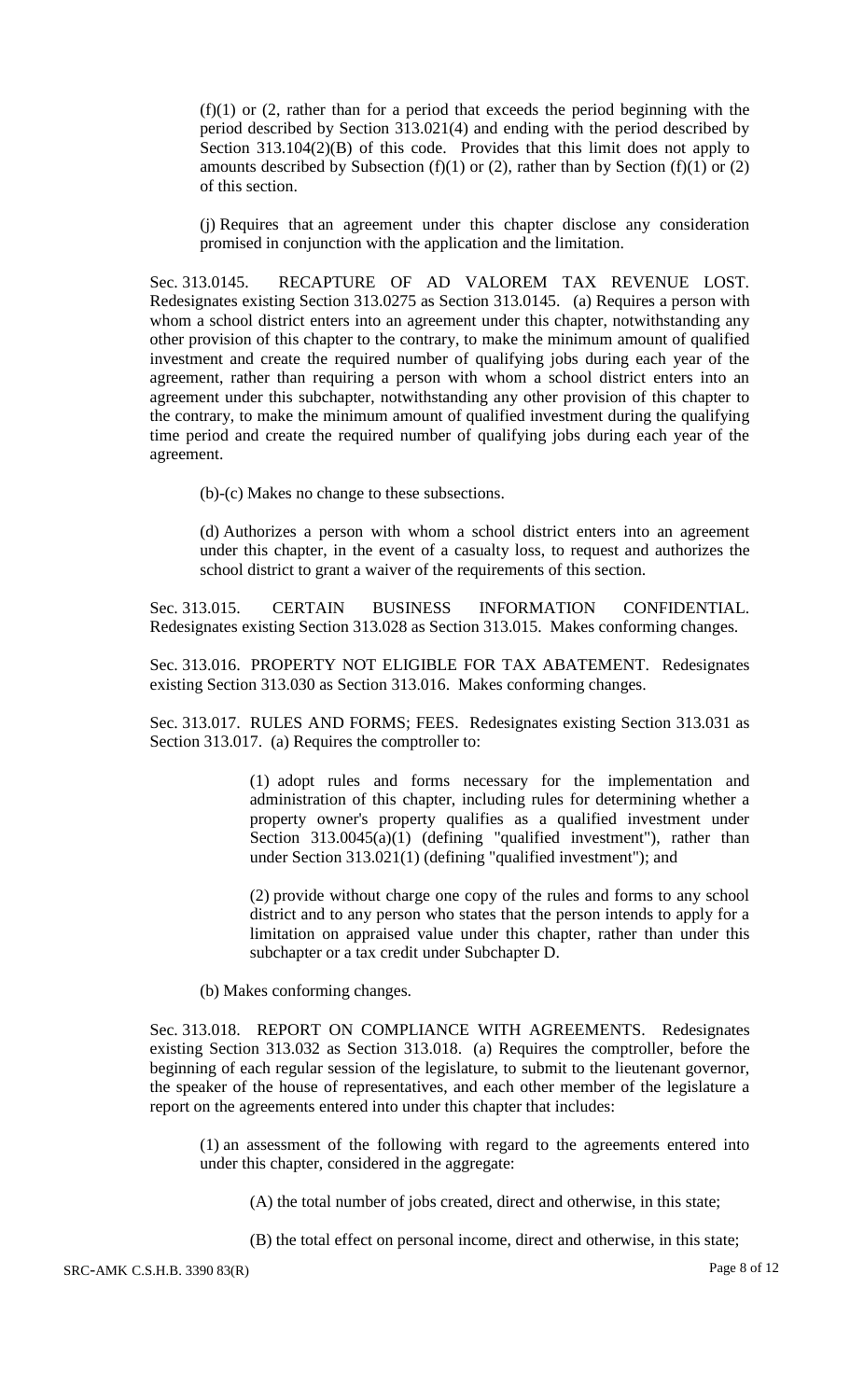(C) the effect, direct and otherwise, on the total amount of investment in this state;

(D) the effect, direct and otherwise, on the total taxable value of property on the tax rolls in this state, including property for which the limitation period has expired;

(E) the total value of property not on the tax rolls in this state as a result of agreements entered into under this chapter; and

(F) the total fiscal effect, direct and otherwise, on the state and local governments; and

(2) an assessment of the progress of each agreement made under this chapter that states for each agreement:

(A) the number of new qualifying jobs each recipient of a limitation on appraised value committed to create;

(B) the number of new qualifying jobs each recipient created;

(C) the total amount of wages of the new jobs each recipient created;

(D) the amount of the qualified investment each recipient committed to spend or allocate for each project;

(E) the amount of the investment each recipient spent or allocated for each project;

(F) the market value of the qualified property of each recipient as determined by the applicable chief appraiser;

(G) the limitation on appraised value for the qualified property of each recipient;

(H) the dollar amount of the taxes that would have been imposed on the qualified property if the property had not received a limitation on appraised value; and

(I) the dollar amount of the taxes imposed on the qualified property.

Deletes existing text requiring the comptroller, before the beginning of each regular session of the legislature, to submit to the lieutenant governor, the speaker of the house of representatives, and each other member of the legislature a report on the agreements entered into under this chapter that includes assessing the progress of each agreement made under this chapter. Deletes existing text requiring that the report be based on data certified to the comptroller by each recipient of a limitation on appraised value under this subchapter and state for each agreement the number of qualifying jobs each recipient of a limitation on appraised value committed to create; the number of qualifying jobs each recipient created; the median wage of the new jobs each recipient created; the amount of the qualified investment each recipient committed to spend or allocate for each project; the amount of the qualified investment each recipient spent or allocated for each project; the market value of the qualified property of each recipient as determined by the applicable chief appraiser; the limitation on appraised value for the qualified property of each recipient; the dollar amount of the taxes that would have been imposed on the qualified property if the property had not received a limitation on appraised value; the dollar amount of the taxes imposed on the qualified property; the number of new jobs created by each recipient in each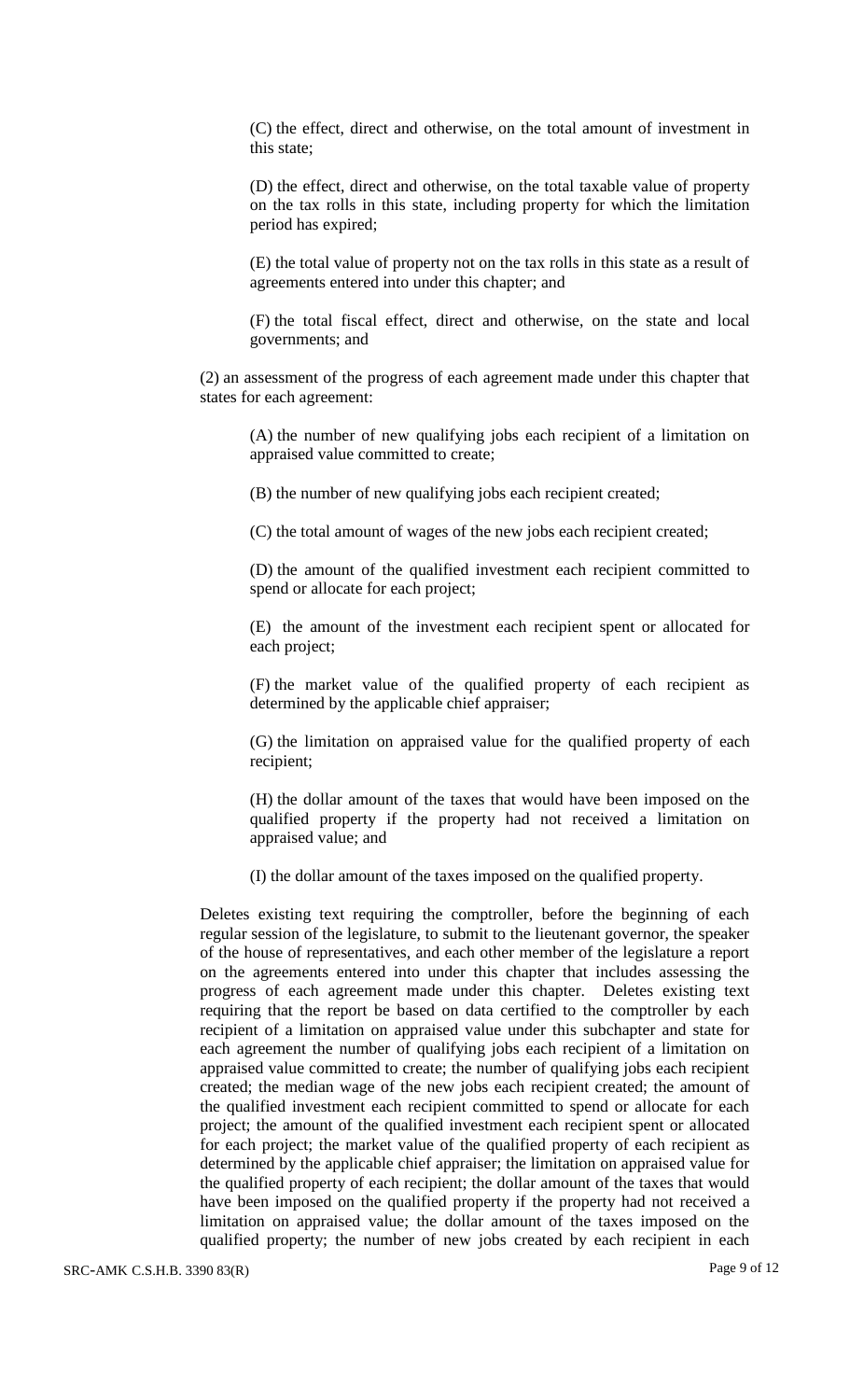sector of the North American Industry Classification System; and of the number of new jobs each recipient created, the number of jobs created that provide health benefits for employees.

(b) Makes no change to this subsection.

(b-1) Authorizes the comptroller, in preparing the portion of the report described by Subsection (a)(1), to use standard economic estimation techniques, including economic multipliers.

(c) Requires that the portion of the report described by Subsection (a)(2) be based on data certified to the comptroller by each recipient of a limitation on appraised value under this chapter. Authorizes the comptroller to require a recipient to submit, on a form the comptroller provides, information required to prepare the portion of the report described by that subdivision, rather than information required to complete the report.

SECTION 7. Amends the heading to Subchapter B, Chapter 313, Tax Code, to read as follows:

### SUBCHAPTER B. GENERAL LIMITATION ON APPRAISED VALUE OF CERTAIN PROPERTY USED TO CREATE JOBS

SECTION 8. Amends Section 313.022(b), Tax Code, to provide that, for purposes of determining the required minimum amount of a qualified investment under Section  $313.0045(a)(2)(A)(iv)(a)$ , and the minimum amount of a limitation on appraised value under this subchapter, rather than for purposes of determining the required minimum amount of a qualified investment under Section  $313.021(2)(A)(iv)(a)$ , and the minimum amount of a limitation on appraised value under Section 313.027(b), school districts to which this subchapter applies are categorized according to the taxable value of property in the district for the preceding tax year determined under Subchapter M, Chapter 403, Government Code, set forth by a certain table.

SECTION 9. Amends Section 313.023, Tax Code, to provide that, for each category of school district established by Section 313.022, the minimum amount of a qualified investment under Section 313.0045(a)(2)(A)(iv)(a), rather than Section 313.021(2)(A)(iv)(a), is provided by a certain table.

SECTION 10. Amends Subchapter B, Chapter 313, Tax Code, by adding Section 313.0235, as follows:

Sec. 313.0235. LIMITATION ON APPRAISED VALUE. Requires that the amount agreed to by the governing body of the school district, for a school district to which this subchapter applies, be an amount in accordance with the following, according to the category established by Section 313.022 to which the school district belongs, and set forth by a certain table.

SECTION 11. Amends the heading to Subchapter C, Chapter 313, Tax Code, to read as follows:

## SUBCHAPTER C. LIMITATION ON APPRAISED VALUE OF PROPERTY IN CERTAIN SCHOOL DISTRICTS

SECTION 12. Amends Sections 313.051(a) and (b), Tax Code, as follows:

(a) Provides that this subchapter applies only to a school district that has territory in:

(1) an area located in, rather than an area that qualified as a strategic investment area under Subchapter O (Tax Credit for Certain Research and Development Activities [repealed]), Chapter 171, immediately before that subchapter expired:

(A) a county with unemployment above the state average and per capita income below the state average;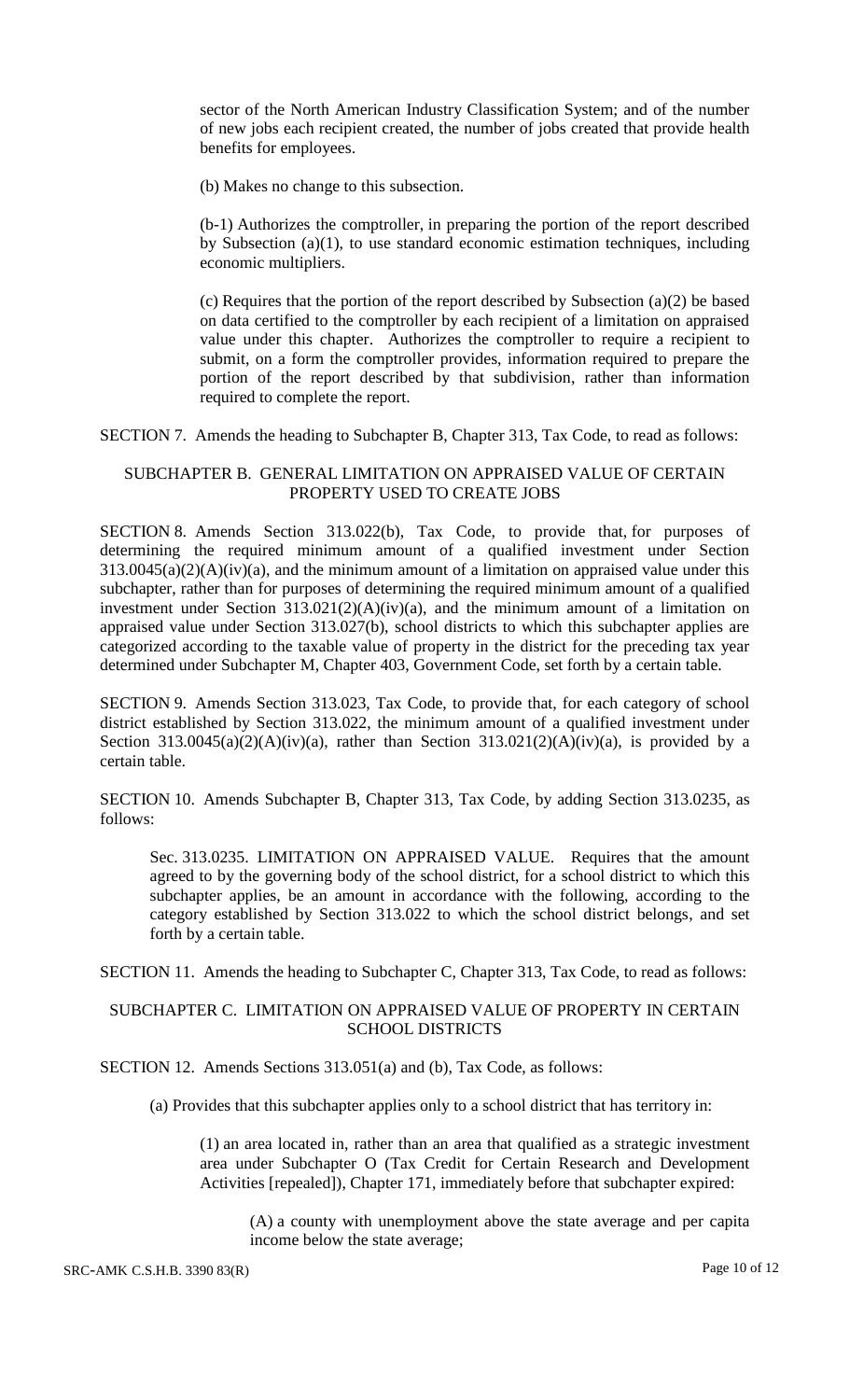(B) a federally designated urban enterprise community or an urban enhanced enterprise community; or

(C) a defense economic readjustment zone designated under Chapter 2310 (Defense Economic Readjustment Zone), Government Code; or

(2) a county:

(A) that has a population of less than 50,000; and

(B) in which, during the decade preceding the most recent federal decennial census, rather than from 1990 to 2000, according to the federal decennial census, the population remained the same, decreased, or increased, but at a rate of not more than three percent per annum.

(b) Provides that except as otherwise provided by this subchapter, the provisions of Subchapter A-1, rather than Subchapter B, apply to a school district to which this subchapter applies. Requires that at least 80 percent of all the new jobs created must be qualifying jobs, rather than qualifying jobs as defined by Section 313.021(3), except that, for a school district described by Subsection (a)(2), each qualifying job is required to pay at least 110 percent of the average weekly wage for manufacturing jobs in the region designated for the regional planning commission, council of governments, or similar regional planning agency created under Chapter 391 (Regional Planning Commissions), Local Government Code, in which the district is located. Deletes existing text authorizing the governing body of a school district to which this subchapter applies to enter into an agreement in the same manner as a school district to which Subchapter B applies is authorized to do so under Subchapter B, subject to Sections 313.052, 313.053, and 313.054 (Limitation on Appraised Value).

SECTION 13. Amends Sections 313.052 and 313.053, Tax Code, as follows:

Sec. 313.052. CATEGORIZATION OF SCHOOL DISTRICTS. Provides that, for purposes of determining the required minimum amount of a qualified investment under Section  $313.0045(a)(2)(A)(iv)(a)$ , rather than under Section  $313.021(2)(A)(iv)(a)$ , and the minimum amount of a limitation on appraised value under this subchapter, school districts to which this subchapter applies are categorized according to the taxable value of industrial property in the district for the preceding tax year determined under Subchapter M (Study of School District Property Values), Chapter 403, Government Code, as set forth in a certain table.

Sec. 313.053. MINIMUM AMOUNTS OF QUALIFIED INVESTMENT. Makes a conforming change.

SECTION 14. Amends Section 313.054(a), Tax Code, to require that the amount agreed to by the governing body of the district, rather than the governing body of the district under Section  $313.027(a)(2)$ , be an amount in accordance with a certain table, according to the category established by Section 313.052 to which the school district belongs.

SECTION 15. Amends the heading to Subchapter E, Chapter 313, Tax Code, to read as follows:

### SUBCHAPTER E. EFFECT OF PROGRAM EXPIRATION OR REPEAL

SECTION 16. Amends Section 313.171, Tax Code as follows:

Sec. 313.171. SAVING PROVISIONS. (a) Provides that a limitation on appraised value approved under Subchapter A-1, B, or C before the expiration of that subchapter continues in effect according to that subchapter as that subchapter existed immediately before its expiration, and that law is continued in effect for purposes of the limitation on appraised value.